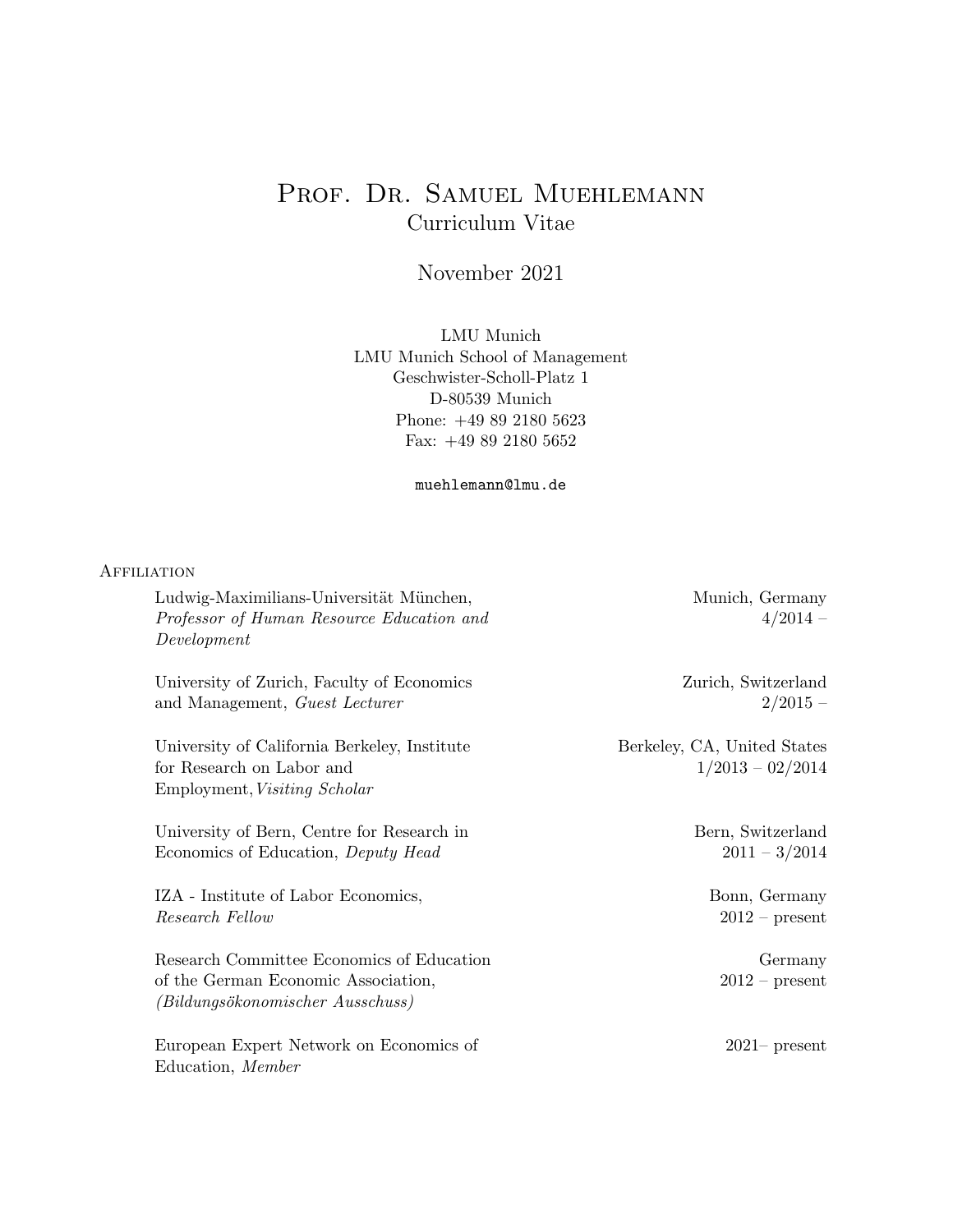| Steering Committee Member NRP 77<br>"Digital Transformation", Swiss National | Switzerland<br>2020-2024        |
|------------------------------------------------------------------------------|---------------------------------|
| Science Foundation                                                           |                                 |
| Federal Commission for Child and Youth                                       | Switzerland                     |
| Affairs (EKKJ), Member                                                       | $2012 - 2014$                   |
| King's College London, Visiting Academic                                     | London, UK<br>$4/2009 - 7/2009$ |
| EDUCATION                                                                    |                                 |
| University of Bern                                                           | Bern, Switzerland               |
| Dr.rer.oec. $(summa\ cum\ laude)$                                            | 2004-2008                       |
| Supervisors: Prof. Dr. Stefan C. Wolter, Prof. Dr. Robert E. Leu             |                                 |
| University of Bern                                                           | Bern, Switzerland               |
| Lic.rer.pol. (Economics)                                                     | 1999-2004                       |

University of British Columbia Vancouver BC, Canada Visiting Student 2000 - 2001 Honours Undergraduate Programme in Economics

#### Research interests

Labor Economics, Personnel Economics, Economics of Education, Industrial Relations, Regional Economics

#### Publications in Refereed Journals

Muehlemann, S., H. Dietrich, G. Pfann and H. Pfeifer (2021). Shocks in the Market for Apprenticeship Training. Economics of Education Review, forthcoming.

Muehlemann, S. and S. C. Wolter (2021). Business Cycles and Apprenticeships. *Oxford* Research Encyclopedia of Economics and Finance, forthcoming.

Muehlemann, S., H. Peifer and B. Wittek (2020). The effect of business cycle expectations on the German apprenticeship market: estimating the impact of Covid-19. Empirical Research in Vocational Education and Training 12(1), 1-30.

Moretti, L., Mayerl, M., Muehlemann, S., Schlögl, P., and S. C. Wolter (2019). So similar and yet so different: A firm?s net costs and post-training benefits from apprenticeship training in Austria and Switzerland. Evidence-based HRM: a global forum for empirical scholarship, 7(2), 229-246.

Koch, B., S. Muehlemann and H. Pfeifer (2019). Do works councils improve the quality of apprenticeship training? Evidence from German workplace data. Journal of Participation and Employee Ownership, 2(1), 47-59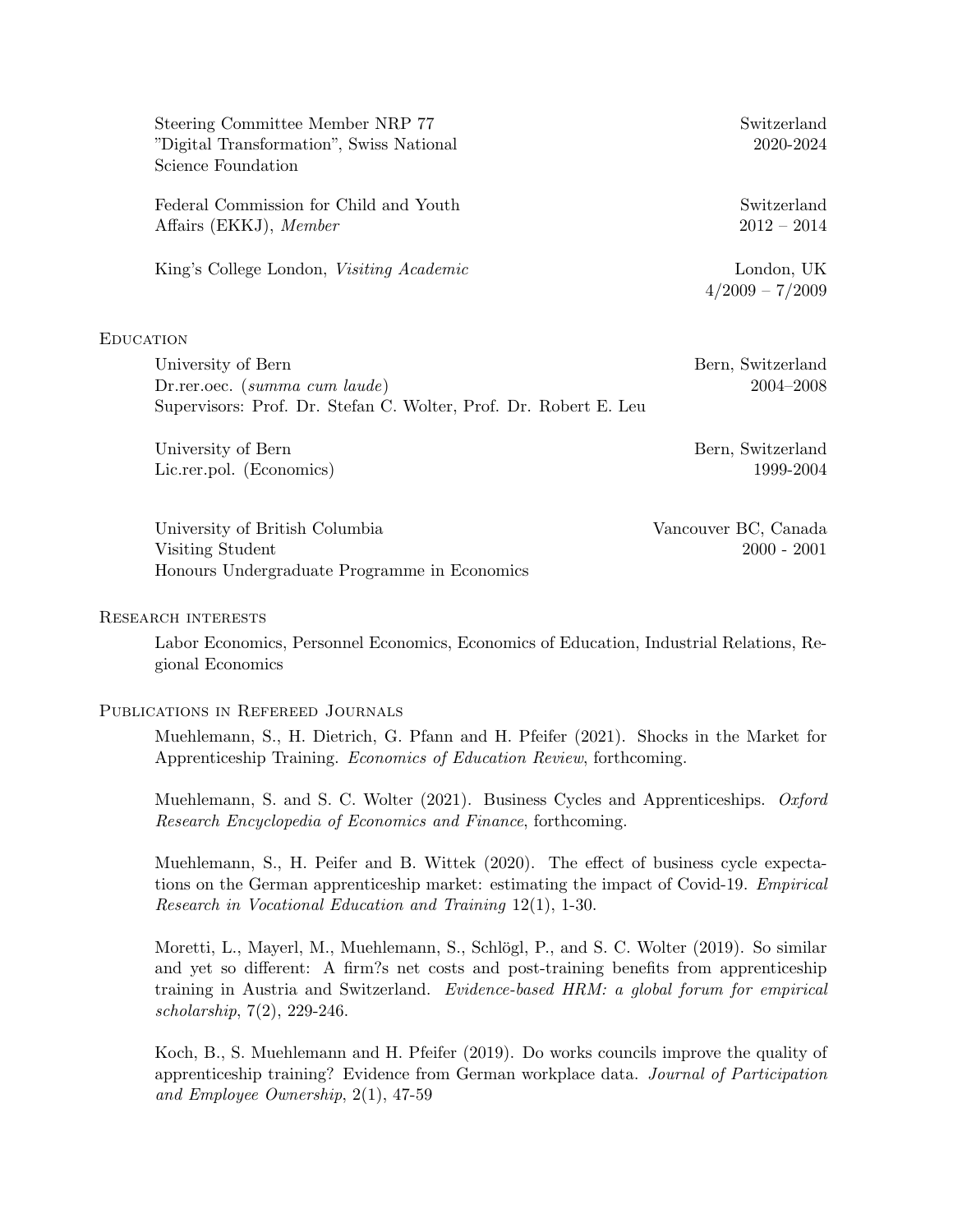Muehlemann, S. and M. Strupler Leiser (2018). Hiring costs and labor market tightness. Labour Economics 52, 122-131.

Weber, S., and S. Muehlemann (2018). Berufliche Bildung im Spiegel der Zuwanderung von Geflüchteten und Migranten. Unterrichtswissenschaft  $46(1)$ , pp 1-5.

Wenzelmann, F., S. Muehlemann, and H. Pfeifer (2017). The Costs of Recruiting Apprentices: Evidence from German Workplace-Level Data. German Journal of Human Resource Management, 31(2), 108-131.

Muehlemann, S. and S. C. Wolter (2017). Can Spanish firms offer dual apprenticeships without making a net investment? Empirical evidence based on ex ante simulations of different training scenarios. Evidence-based HRM: a global forum for empirical scholarship, 5(1), 107-118.

Muehlemann, S. and H. Pfeifer (2016). The structure of hiring costs in Germany. Industrial Relations, 55(2),193–218

Blatter, M., S. Muehlemann, S. Schenker and S. C. Wolter, S.C. (2016). Hiring Costs for Skilled Workers and the Supply of Firm-Provided Training. Oxford Economic Papers, 68(1), 238-257

Muehlemann, S. and S.C. Wolter (2014). Return on investment of apprenticeship systems for enterprises: Evidence from cost-benefit analyses. IZA Journal of Labor Policy, 3(25), 1-22.

Muehlemann, S. (2014). Training participation of internationalized firms: establishmentlevel evidence for Switzerland. Empirical Research in Vocational Education and Training, 6:5, 1-11.

Kriechel, B., S. Muehlemann, H.Pfeifer and M. Schuette (2014). Works councils, collective bargaining and apprenticeship training. Industrial Relations 53(2), 199-222.

Muehlemann, S., P. Ryan and S. C. Wolter (2013). Monopsony power, pay structure and training. Industrial and Labor Relations Review 66(5), 1095-1112.

Muehlemann, S., R. Braendli and S. C. Wolter (2013). Invest in the best or compensate the weak? An empirical analysis of the heterogeneity of a firm's provision of human capital. Evidence-based HRM: a global forum for empirical scholarship, 1(1), 80-95.

Blatter, M., S. Muehlemann and S. Schenker (2012). The Costs of Hiring Skilled Workers. European Economic Review 56(1), 20-35.

Muehlemann, S. and S. C. Wolter (2011). Firm-sponsored Training and Poaching Externalities in Regional Labor Markets. Regional Science and Urban Economics 41(6), 560-570.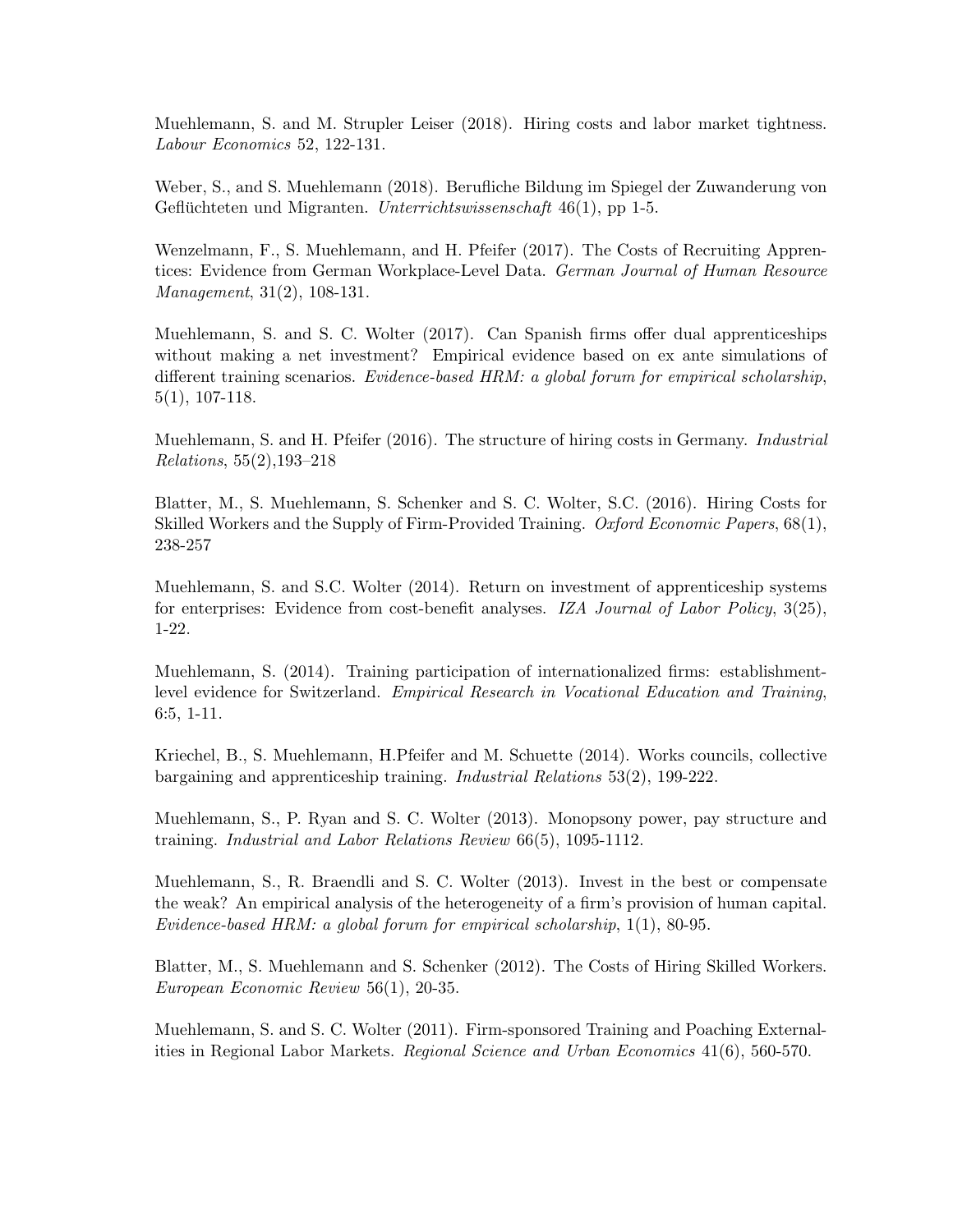Muehlemann, S., H. Pfeifer, G. Walden, F. Wenzelmann and S.C. Wolter (2010). The Financing of Apprenticeship Training in the Light of Labor Market Regulations. Labour Economics 17(5), 751-874.

Muehlemann, S., S. C. Wolter and A. Wüest (2009). Apprenticeship Training and the Business Cycle. Empirical Research in Vocational Education and Training 1 (2), 173-186.

Dionsius, R., S. Muehlemann, H. Pfeifer, G. Schönfeld, G. Walden, F. Wenzelmann and S. C. Wolter (2009). Ausbildung aus Produktions- oder Investitionsinteresse? Zeitschrift für Betriebs- und Wirtschaftspädagogik 105(2): 267-284.

Dionsius, R., S. Muehlemann, H. Pfeifer, G. Walden, F. Wenzelmann and S. C. Wolter (2009). Cost and Benefit of Apprenticeship Training: A Comparison of Germany and Switzerland. Applied Economics Quarterly 55(1): 7-37.

Muehlemann, S., J. Schweri, R. Winkelmann and S. C. Wolter (2007). An Empirical Analysis of the Decision to Train Apprentices, LABOUR: Review of Labour Economics and Industrial Relations 21(3): 419-441.

Muehlemann, S. and S. C. Wolter (2007): Regional Effects on Employer Provided Training: Evidence from Apprenticeship Training in Switzerland. Journal for Labour Market Research  $(Zeitschrift für Arbeitsmarkt Forschung)$  40(2+3): 135-147.

Wolter, S. C., Samuel Muehlemann and Juerg Schweri (2006). Why some firms train apprentices and many others do not, German Economic Review 7(3): 249-264.

## **MONOGRAPHS**

Muehlemann, Samuel (2009): The Economics of Vocational Education and Training from the Perspective of the Firm. Berlin: dissertation.de - Verlag im Internet GmbH.

#### Handbook Articles

Muehlemann, S. and S. C. Wolter (2020). The Economics of Vocational Training. In: Bradley, S. and C. Green (eds.). Economics of Education. 2nd Edition, Elsevier.

Muehlemann S. (2019). Measuring performance in vocational education and training and the employer's decision to invest in workplace training. In: Unwin, L. and Guile, D. (eds), Wiley Handbook on Vocational Education and Training, 187-206.

Muehlemann, Samuel and Stefan C. Wolter (2009): *Vale la pena di formare apprendisti*, in: G. Ghisla and L. Bonoli (Eds.), Lavoro e formazione professionale: nuove sfide. Situazione nella Svizzera italiana e prospettive future. Bellinzona: Casagrande, p. 203-237.

Muehlemann, Samuel, Stefan C. Wolter, Marc Fuhrer and Adrian Wüest (2007). Lehrlingsaus- $\delta$ bildung - ökonomisch betrachtet. Rüegger Verlag, Zürich/Chur.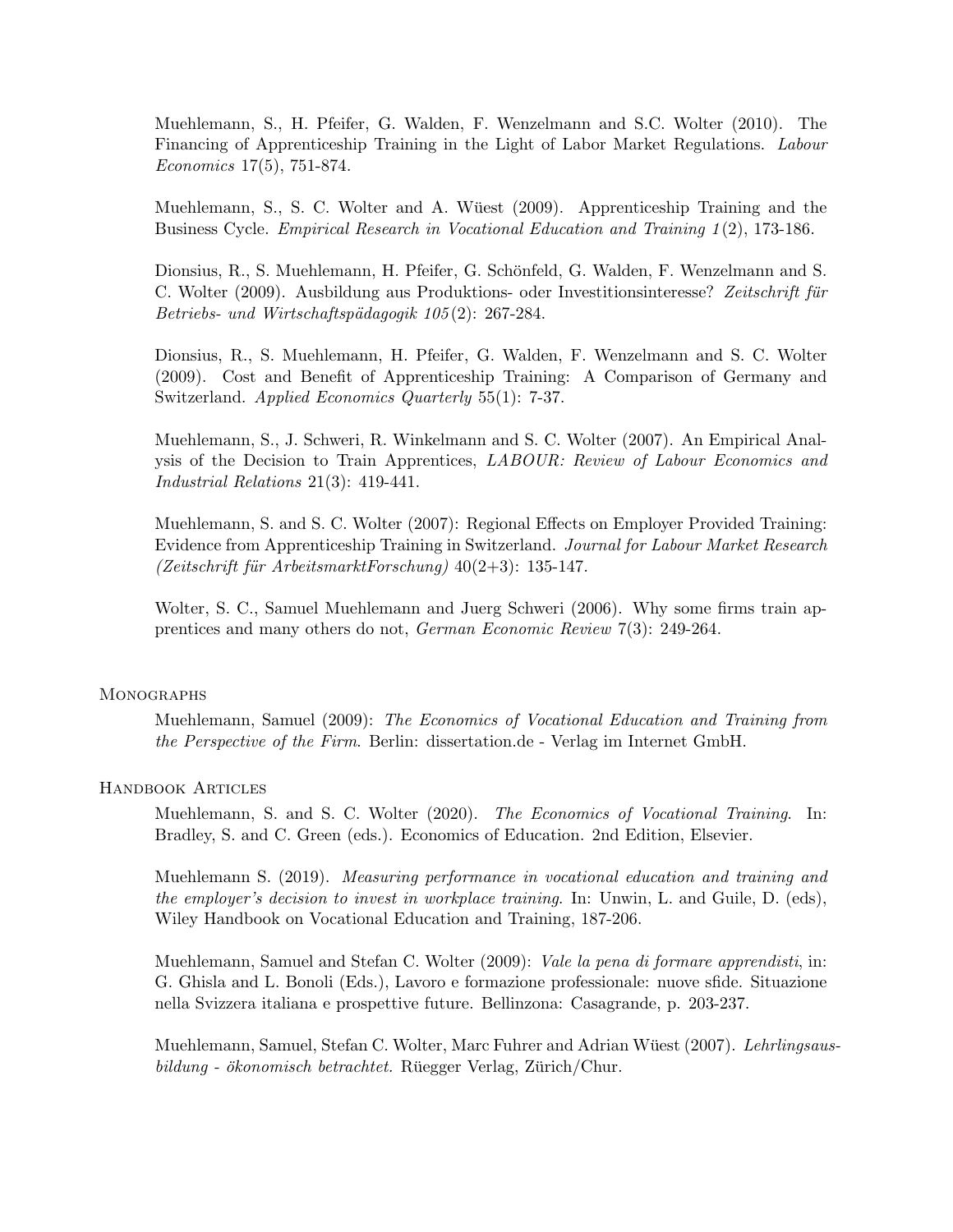Muehlemann, Samuel, Jürg Schweri and Stefan C. Wolter (2007). Warum einige Firmen Lehrlinge ausbilden - viele aber nicht, In: Chaponnière, M. et al. (Hrsg), Bildung und Beschäftigung - Beiträge der internationalen Konferenz in Bern, Rüegger Verlag, Zürich/Chur, S. 317-330.

Schweri, Jurg, Samuel Muehlemann, Yasmina Pescio, Belinda Walther, Stefan C. Wolter and ¨ Lukas Zürcher (2003). Kosten und Nutzen der Lehrlingsausbildung aus der Sicht Schweizer Betriebe. Chur; Zürich: Rüegger Verlag.

#### OTHER PUBLICATIONS

Muehlemann, Samuel and Stefan C. Wolter (2020). Ausbildung ökonomisch betrachtet. Sieben Lektionen zu Kosten und Nutzen beruflicher Bildung aus Sicht von Unternehmen. Gütersloh: Bertelsmann Stiftung

Muehlemann, Samuel and Stefan C. Wolter (2019). The Economics of Apprenticeship Training, Seven lessons learned from cost-benefit surveys and simulation. London  $&$  Gütersloh: JP Morgan Foundation & Bertelsmann Stiftung

Muehlemann, Samuel, Stefan C. Wolter and Eva Joho (2018). Apprenticeship training in Italy – a cost-effective model for firms? News Skills at Work J.P.Morgan, Fondazione Giacomo Brodolini, Bertelsmann Stiftung (Eds.). DOI 10.11586/2018043.

Muehlemann, Samuel (2016). Making Apprenticeships Profitable for Firms and Apprentices: The Swiss Model. Challenge Vol. 59, Special Issue: The Apprenticeship Issue, 390-404.

Muehlemann, Samuel (2016). The costs and benefits of work-based learning. OECD Education Working Papers 143.

Wolter, Stefan C. Samuel Muehlemann (2016). Lehrlingsausbildungen nach Schweizer Vorbild als Weg aus der Jugendarbeitslosigkeit für Spanien. Die Volkswirtschaft  $1-2/2016$ , 49-52.

Wolter, Stefan C. Samuel Muehlemann (2015). Apprenticeship training in Spain – a costeffective model for firms? Guertersloh: Bertelsmann Stiftung.

Muehlemann, Samuel (2013). Der Einfluss der Internationalisierung auf das Ausbildungsverhalten der Betriebe in der Schweiz. Wirtschaft und Beruf 06.2013, 54-55.

Muehlemann, Samuel and Stefan C. Wolter (2013). Return on investment of apprenticeship systems for enterprises: Evidence from cost-benefit analyses. EENEE Analytical Report No. 16, Prepared for the European Commission. Available at http://www.eenee.de.

Muehlemann, Samuel (2013). Der Einfluss der Internationalisierung auf die arbeitsmarktorientierte Bildung. Final project report for the Swiss State Secretariat for Education, Research and Innovation. Extended version available as Economics of Education Working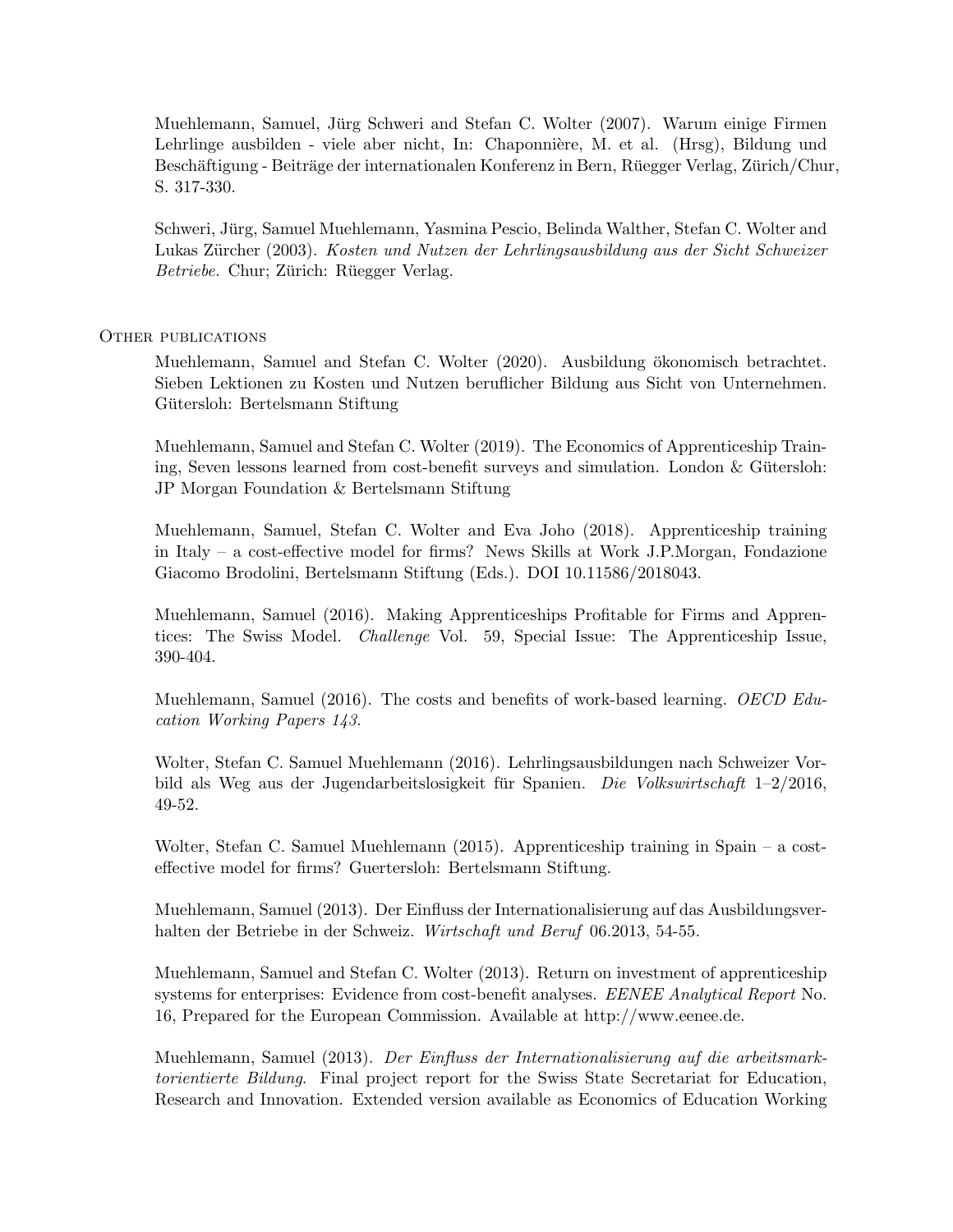Paper Series No. 92.

Muehlemann Samuel and Stefan C. Wolter (2013). Personenfreizugigkeit dämpft den Fachkräftemangel in der Schweiz, Die Volkswirtschaft, 6, 16-19.

Muehlemann, Samuel (2012). Die duale Berufslehre in Zeiten des demografischen Wandels. Wirtschaft und Beruf 09-10, 51-53.

Muehlemann, Samuel and Stefan C. Wolter (2011). Vollkommener Wettbewerb auf dem Schweizer Arbeitsmarkt? Die Volkswirtschaft 3-2011, 47-50.

Muehlemann, S. (2010). The Costs and Benefits of Apprenticeship Training: Evidence from Swiss Firms. Canadian Apprenticeship Journal 1 (Winter 2010), 45-55.

Muehlemann, Samuel and Stefan C. Wolter (2009). Ausgebliebene Krise auf dem Schweizer Lehrstellenmarkt. Neue Zürcher Zeitung 238/2009, 30.

Fuhrer, Marc, Samuel Muhlemann and Stefan C. Wolter (2009). Schulische Qualifikationen ¨ von Auszubildenden und das Ausbildungsverhalten der Betriebe. Wirtschaft und Berufserziehung 12/09, 20-21.

Muehlemann, Samuel (2008). Deutsche Lehrlinge weniger produktiv als schweizerische. Panorama Sondernummer Leading House "Bildungsökonomie: Betriebliche Entscheidung und Bildungspolitik", 14-15.

Muehlemann, Samuel and Stefan C. Wolter (2007). Lehrlingsausbildung lohnt sich. Die Volkswirtschaft, 10/2007, 44-47

Muehlemann, Samuel and Stefan C. Wolter (2007). Bildungsqualität, demographischer Wandel, Struktur der Arbeitsmärkte und die Bereitschaft von Unternehmen, Lehrstellen anzubieten. Wirtschaftspolitische Blätter 54(1), 57-71.

Wolter, Stefan C. and Samuel Mühlemann (2006): Der Übergang von der Schule in die Lehre aus systemischer Sicht. ph-akzente 3/2006, 7-8.

Muehlemann, Samuel, Jürg Schweri and Stefan C. Wolter (2004). Warum Betriebe keine Lehrlinge ausbilden - und was man dagegen tun könnte. Die Volkswirtschaft 9/2004, 43-48.

# **TEACHING**

Quantitative Methods, LMU Munich (PhD core course, 2020–)

Apprenticeship Training: Institutions and Markets, LMU Munich (PhD core course, 2018, 2019, joint with Paul Ryan, University of Cambridge, and Ursula Renold, ETH/KOF Zurich)

Recent Topics in Human Resource Development, LMU Munich (Graduate level, seminar, 2017–)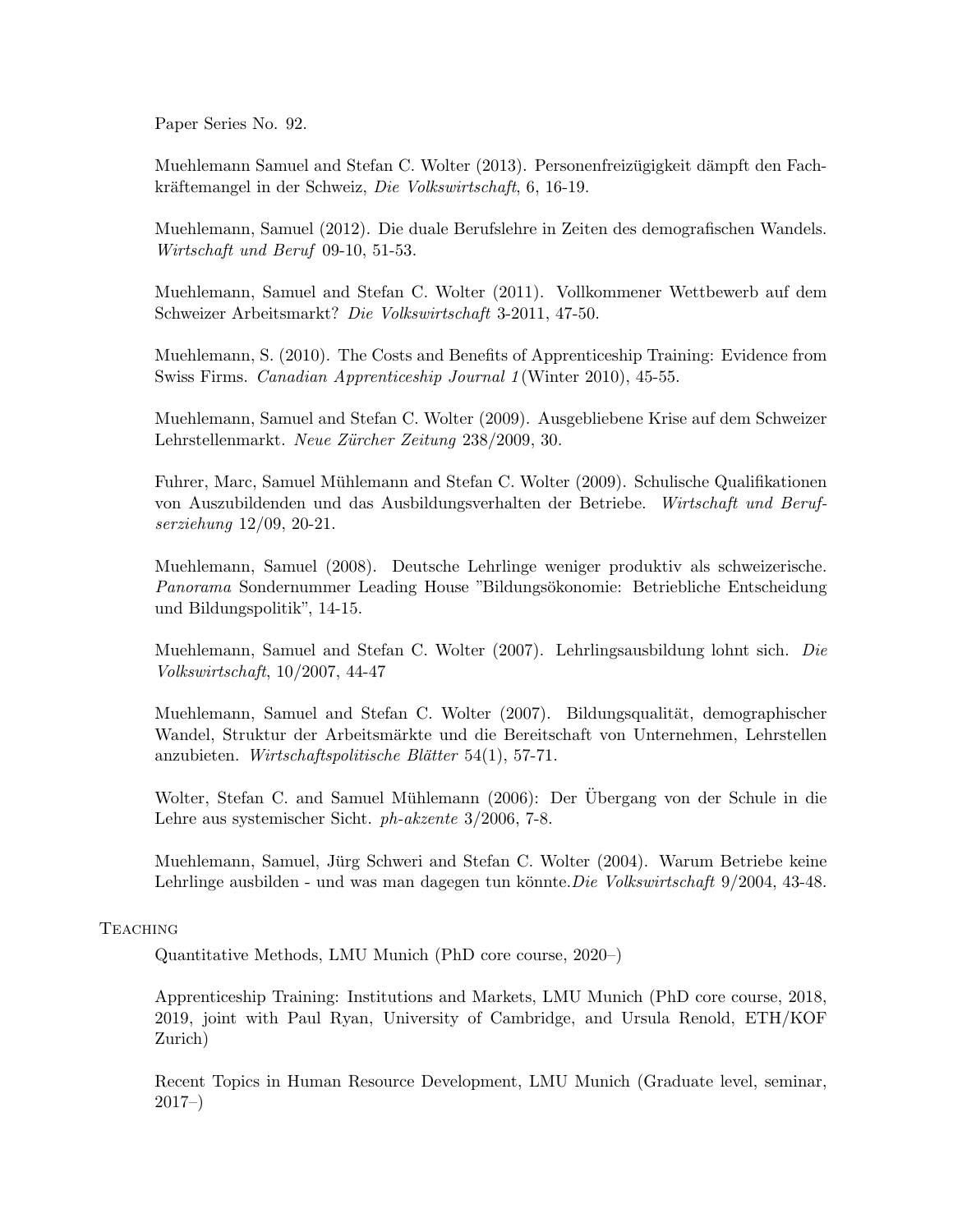Empirical methods in Human Resource Education and Management (using STATA/R), LMU Munich (Graduate level, 2015–)

Advanced Human Resource Development, LMU Munich (Graduate level, 2015–)

Institutions and Vocational Education and Training Policy (HRE & M III), LMU Munich (Undergraduate level, 2015–)

Workshop in Human Capital Theory, LMU Munich (PhD seminar, 2015)

Managing Education and Training in Firms/for Firms, University of Zurich (Graduate level, 2015–)

Selected Topics in Human Resource Education and Management, LMU Munich (Seminar, graduate level, 2014)

Recent Topics in Economics of Education and Personnel Economics, University of Bern (Seminar, graduate level, 2010, 2011).

Economics of Personnel and Training, University of Bern (Undergraduate level, 2011, 2012).

Labour Economics, MSc in Vocational Education and Training, Swiss Federal Institute for Vocational Education and Training, Zollikofen (Graduate level, fall term 2010).

## GRANTS AND AWARDS

Leading House Best Paper Award 2018 (runner-up prize for the paper "Hiring costs and labor market tightness").

Research grant from the Hans-Boeckler-Foundation (Germany), Project "Quality of workbased training in firms", joint with the Federal Institute for Vocational Education and Training (EUR 174,000; 2016-2018)

Leading House Best Paper Award 2016 (1st prize for the paper "The Structure of Hiring Costs in Germany").

Leading House Best Paper Award 2015 (1st prize for the paper "Hiring Costs for Skilled Workers and the Supply of Firm-Provided Training").

Research grant from the Bertelsmann Foundation (Germany), Project "Apprenticeship training in Spain – a cost-effective model for firms?". Joint project with University of Bern (EUR 30,000; 9/2014-7/2015).

Leading House Best Paper Award 2014 (runner-up prize for the paper "Works councils, collective bargaining, and apprenticeship training: Evidence from German firms").

Leading House Best Paper Award 2013 (1st prize for the paper "Monopsony Power, Pay Structure, and Training").